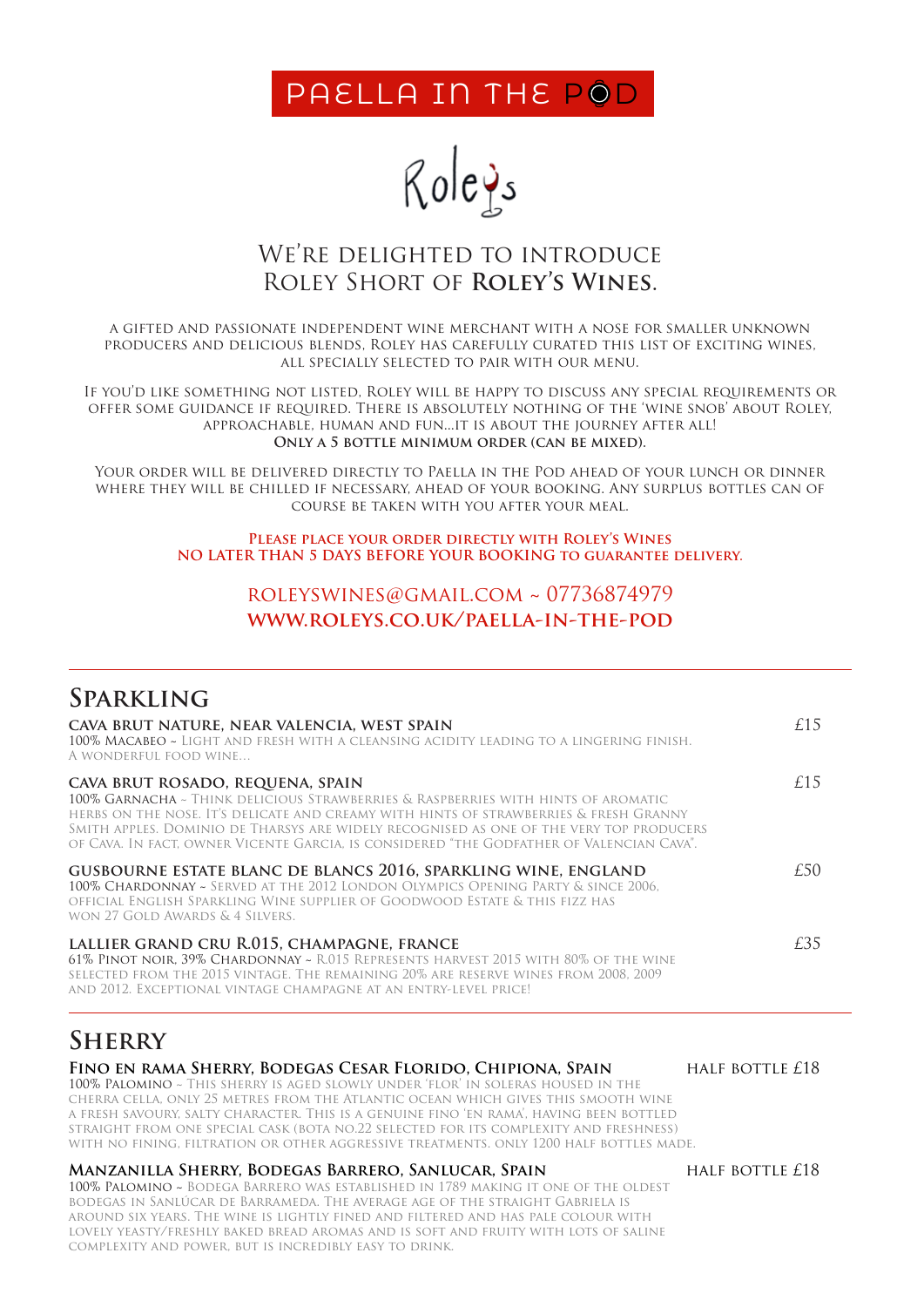# PAELLA IN THE POD



# **Sweet**

#### **Fernando de Castilla Classic Pedro Ximénez NV, Jerez, Spain**  £22

100% Pedro Ximénez ~ was i made for ice cream? Or was ice cream made for me?! Opaquely dark mahogany colour. The nose seduces with intense dried fruit aromas of raisins, prunes and dates, coupled with brown spices of nutmeg and clove, this becomes reminiscent of christmas cake. Unctuous sweetness marries well with the intense and complex flavours freshened by a slice of acidity.

#### **Moscatel Dorado, Cesar Florido, Chipiona, Spain** half bottle £14

100% Moscatel de Alejandría ~ Moscatel Dorado is a golden coloured wine made of overripe Moscatel de Alejandría grapes (which only make up 1-2% of all plantings in the sherry region). Fermentation is halted early to retain the natural sugars (around 175 grams of sugar in the bottled wine). Wonderfully sweet but not cloying. There's enough acidity here and the blossomy side helps to keep things in check. Juicy apricots, honey and truckloads of Moscatel grapes. Long finish with a lovely sweet peppery bite.

# **Rose**

| TREMENDUS RIOJA CLARETE, HONORIO RUBIO, RIOJA, SPAIN<br>95% TEMPRANILLO, 5% VIURA ~ THE VINEYARDS OF BODEGAS GONORIO RUBIO SURROUND THE<br>small town of Cordovin in la Rioja Alta 20km south of Haro. An area famous in<br>NORTHERN SPAIN FOR MAKING "EL CLARETE DE CORDOVIN". A LIGHT REFRESHING ROSÉ STYLE WINE                                                                                                                                                                                                                                                                                                                                                                                                                                                                                                                                                                     | £18 |
|----------------------------------------------------------------------------------------------------------------------------------------------------------------------------------------------------------------------------------------------------------------------------------------------------------------------------------------------------------------------------------------------------------------------------------------------------------------------------------------------------------------------------------------------------------------------------------------------------------------------------------------------------------------------------------------------------------------------------------------------------------------------------------------------------------------------------------------------------------------------------------------|-----|
| LAS CEPAS DE JOSE CARLOS ROSADO, RAÚL MORENO, JEREZ, SPAIN ~ ORGANIC<br>70% Palomino 70%. 15% Tintilla de Rota. 15% Melonera Tinta ~ Raúl Moreno. Sevillano<br>BY BIRTH. THE MAN BEHIND THIS NEW VENTURE (FIRST HARVEST 2017) IN SHERRY COUNTRY. HE<br>ALWAYS WORKS WITH ORGANICALLY FARMED SINGLE VINEYARDS IN SANLUCAR DE BARRAMEDA,<br>PUERTO DE SANTA MARIA, JEREZ AND ROTA WITH VINES AGED BETWEEN 40 TO 100 YEARS+. THIS<br>IS JUST DELICIOUS! CRISP, SALINE, MINERAL AND SAVOURY, DRIVEN BY SHERBET-LIKE CITRUS SUCH<br>AS BLOOD ORANGE. TANGERINE AND PINK GRAPEFRUIT. IT FINISHES WITH SHADES OF RHUBARB<br>STALKS, CAMPARI AND PINK PEPPERCORNS. THIS ROSE IS VERY NATURAL, YOU'LL UNDERSTAND<br>WHAT WE MEAN WHEN WE SAY 'NATURAL' AS FROM YOUR FIRST SIP, YOU WILL BE TAKEN INTO THE<br>WONDERFUL ORGANIC FARMS OF THIS EASTERN HIDDEN GEM OF SPAIN. ONLY 11% ALCOHOL TOO! | E22 |
| LE BRETON PROVENCE ROSÉ, PROVENCE, FRANCE<br><b>BTL £20/MAGNUM £40</b><br>GRENACHE, SYRAH ~ PRODUCED & IMPORTED BY KENSAL RISE RESIDENT MIKE CAMPBELL.<br>ABSOLUTE HEAVEN TASTES MORE LIKE A SANCERRE!                                                                                                                                                                                                                                                                                                                                                                                                                                                                                                                                                                                                                                                                                 |     |
| <b>WHITE WINE</b>                                                                                                                                                                                                                                                                                                                                                                                                                                                                                                                                                                                                                                                                                                                                                                                                                                                                      |     |
| LA VAL FINCA ARENTEI ALBARINO, RÍAS BAIXAS, NORTH WEST SPAIN<br>100% ABARINO ~ SERIOUS KIT FOR DAN'S SERIOUSLY EXCEPTIONAL PAELLA                                                                                                                                                                                                                                                                                                                                                                                                                                                                                                                                                                                                                                                                                                                                                      | £18 |
| BODEGAS TERRAS GAUDA, 'O ROSAL', RÍAS BAIXAS, NORTH WEST SPAIN<br>70% Abarino. 20% Loureira and 10% Caino Blanco ~ complex notes of white fruits and<br>ORANGE PEEL WITH FRESH BALSAMIC NOTES. SUPPORTED BY SUBTLE FLORAL AND MINERAL HINTS.<br>ON THE PALATE SMOOTH AND CREAMY. THE FINISH IS FLESHY AND LINGERING                                                                                                                                                                                                                                                                                                                                                                                                                                                                                                                                                                    | E22 |
| DAVENPORT HORSMONDEN WHITE, EAST SUSSEX, ENGLAND ~ ORGANIC<br>MADE FROM A BLEND OF SIX GRAPE VARIETIES (INCLUDING BACCHUS, ORTEGA, SIEGERREBE, FABER<br>and Huxelrebe) grown in the original vineyard plot at Horsmonden. Kent. This wine<br>has been made every year since 1993 and has won many accolades since then. The wine<br>has been likened to a Sauvignon Blanc style and often mistaken for a NZ wine. It is<br>CRISP. AROMATIC AND FRUIT DRIVEN WITH GREENGAGE AND GRAPEFRUIT FLAVOURS AND PRONOUNCED<br>HEDGEROW ACCENTS.                                                                                                                                                                                                                                                                                                                                                 | £25 |
| CHABLIS PREMIER CRU, DOMAINE MOTTE, BURGUNDY, FRANCE 2018<br>100% CHARDONNAY ~ LIGHTLY TOASTED BUTTERY OAK ON THE NOSE, THE PALATE IS COMPLEX AND<br>MINERAL YET RIPE WITH PLENTY OF FRESH CHABLIS ACIDITY.                                                                                                                                                                                                                                                                                                                                                                                                                                                                                                                                                                                                                                                                            | £30 |